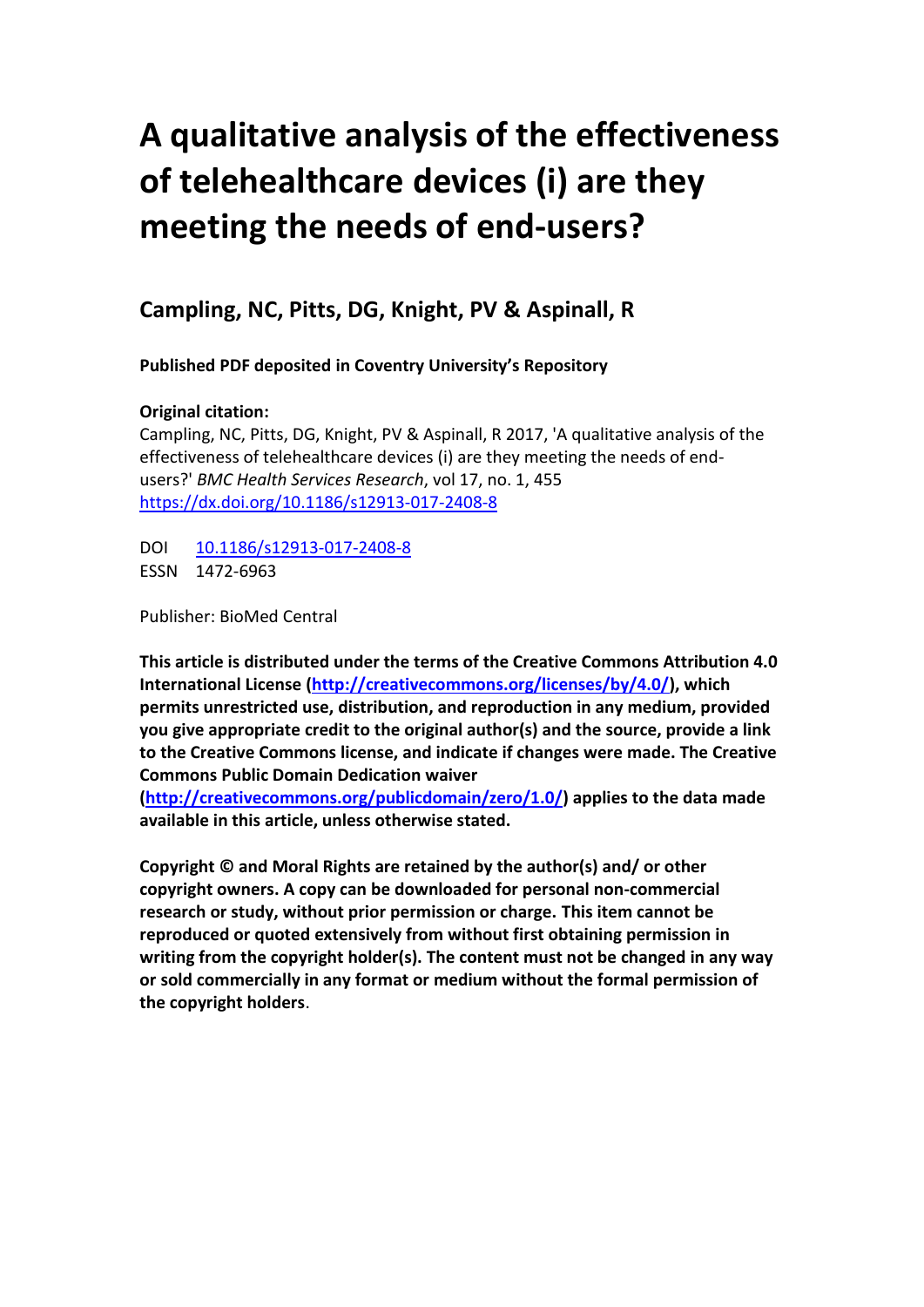# **RESEARCH ARTICLE Example 2018 12:00 Department of the Contract Open Access**



# A qualitative analysis of the effectiveness of telehealthcare devices (i) are they meeting the needs of end-users?

Natasha C. Campling<sup>1</sup>, David G. Pitts<sup>2</sup>, Paul V. Knight<sup>2</sup> and Richard Aspinall<sup>3\*</sup>

# Abstract

**Background:** There are many telehealthcare devices currently available ranging from personal alarms, automated pill dispensers and fall detectors through to monitoring devices for blood sugar, blood pressure and heart rate. Many devices remain unused once acquired or shortly after a period of initial use.

Methods: The study used a qualitative design involving focus groups and interviews. End users' opinions of telehealthcare devices were examined through focus groups along with the views of market experts and key supply chain players through telephone interviews to ascertain their views on the devices. The data were recorded, transcribed and analysed thematically.

Results: Amongst the wide range of user issues associated with telehealthcare devices two themes merited particular attention: design characteristics and the lack of focus on end-user needs. Our findings suggested that few telehealthcare devices appear to be developed based on the principles of user-centred design. Consequently, many were non-intuitive to use, with the majority of the focus group participants not recognising the purpose of the devices from their appearance alone.

**Conclusions:** Greater input from real end-users rather than "proxy" users such as carers, professional users or technologists is required when developing telehealthcare devices or systems. Design should be focussed on intuitive use to enable the user to successfully achieve what is required from the devices. This may require the existing supplier—driven market focus to be challenged, but could improve the contribution of technology to improving healthcare.

Keywords: Telecare, Telehealth, Devices, End-users, Effectiveness, Needs

# Background

In 2012 when the global population reached 7 billion, 562 million of those individuals were aged 65 or over. This constituted approximately 8% of the population [\[1](#page-9-0)]. By 2016 this 65 and older population grew to be 9% of the overall population. But in that 4 year period the overall population had risen by over 330 million people, so the 65 and over population now numbers over 635 million [\[2](#page-9-0)]. Within this older population the greatest increase in numbers has been seen within the oldest old (85+). These individuals are often considered to be

distinct as prolific users of health and social care services. The rates of emergency admission within this group was shown recently to be almost 10 times higher than the section of the population aged between 20 and 49 in England [[3\]](#page-9-0). Comorbidities are common in this oldest old population with suggestions that women in this group show higher disease counts and disability scores than men but most members of this group show long-term conditions needing monitoring and long term care [[4\]](#page-9-0). Such an increase in numbers living with comorbidities places the current health and social care systems under unprecedented demand [[5\]](#page-9-0). This demand is likely to only increase with time causing costs to rise and arguably the quality of care to diminish [\[6](#page-9-0)]. \* Correspondence: [richard.aspinall@anglia.ac.uk](mailto:richard.aspinall@anglia.ac.uk) <sup>3</sup>



© The Author(s). 2017 **Open Access** This article is distributed under the terms of the Creative Commons Attribution 4.0 International License [\(http://creativecommons.org/licenses/by/4.0/](http://creativecommons.org/licenses/by/4.0/)), which permits unrestricted use, distribution, and reproduction in any medium, provided you give appropriate credit to the original author(s) and the source, provide a link to the Creative Commons license, and indicate if changes were made. The Creative Commons Public Domain Dedication waiver [\(http://creativecommons.org/publicdomain/zero/1.0/](http://creativecommons.org/publicdomain/zero/1.0/)) applies to the data made available in this article, unless otherwise stated.

<sup>&</sup>lt;sup>3</sup>Health and Wellbeing Academy, Anglia Ruskin University, Bishop Hall Lane, Chelmsford CM1 1SQ, UK

Full list of author information is available at the end of the article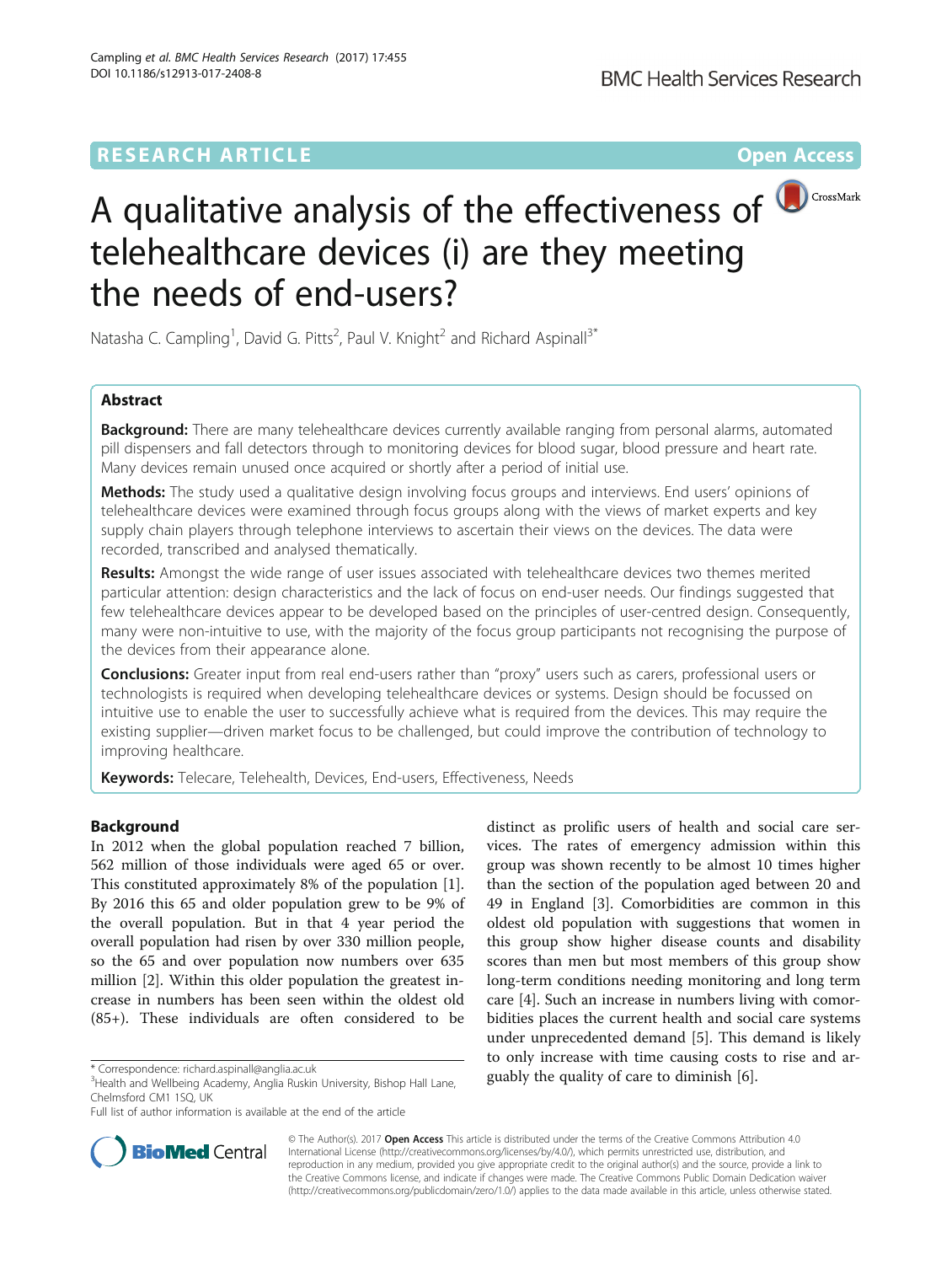The budget for the NHS in England for 2015/16 is £116.4 billion [\[7](#page-9-0)] and more than 40% of national health spending is required for people over the age of 65 [[5](#page-9-0)]. Those older individuals in society cost more with estimates from the Nuffield Trust that those over 85 each cost the NHS about £7000 per year [[5\]](#page-9-0). Technology is often viewed as a mechanism to reduce the costs associated with this care and telehealthcare devices are seen as a means to keep individuals independent at home for as long as possible whilst reducing demands on primary and secondary care where appropriate. This use of technology as an enabler to improve healthcare has grown without close restraint leading to some confusion in the terms used to define activities. These terms include: telemedicine and telerehabilitation (conventional medicine delivered at a distance), telehealth (remote collection of patient data), telecare (personal and environmental sensors used to detect risks or events), telecoaching (a preventive approach focused upon behavioural change), MHealth (mobile health), including self-care apps (health, care and wellbeing applications available for use on internet-enabled mobile devices) [[6](#page-9-0)], Ehealth (electronic health) and DHealth (digital health) (terms that cover all aspects of the intersection of health and ICT) [\[8\]](#page-9-0). This paper uses the comprehensive term 'telehealthcare' to encompass both telehealth and telecare provision.

Whilst many technologies and devices have been designed to enhance the ability of older populations to manage living at home for longer, their design and production has not always included end user involvement. User involvement during the initial phases of any product development is regarded by many as important as it helps capture user needs, which benefits both users and producers and improves usage. Consequently there are numerous barriers to usability and ultimately device adoption. With this in mind we aimed to determine through focus groups with users and potential users, and interviews with experts within the homecare telehealthcare sector, the range of views on existing products from pendant alarms through to blood pressure monitors and tracking devices.

#### Methods

The study utilised focus groups with users and telephone interviews with experts with experience of telehealthcare devices and the telehealthcare sector. Both approaches were carried out after ethical approval.

#### Focus group participants and design

The inclusion and exclusion criteria for the focus groups were broad to reduce the potential for bias. Participants for focus groups were recruited from different geographical locations (Bedfordshire and Oxfordshire) and sought through local group organisations. Individuals interested in taking part were contacted and provided with more

details of the study. If the individual wished to take part consent forms were sent either via post or email. Fifteen participants took part in the Bedfordshire focus group (with no non-attendees). The group was balanced for gender, with eight participants being male and seven female. Their ages ranged between 65 and 84 years of age, four being between 65 and 69, three between 70 and 74, five between 75 and 79 and three from 80 to 84. In terms of health problems, four stated that they had mobility issues (one used a mobility scooter). One participant was using a pendant alarm (supplied via social services and operated via the local council). The majority (with a sole exception) owned a mobile phone and all were using computers/tablets and email. A number of the group also had access to blood pressure monitors at home, which had been privately purchased. The group in Oxfordshire also saw high attendance with 12 of the 13 participants originally recruited attending. Eleven of the group were female and one male. The age range was wider than with the Bedfordshire group, from 60 to over 85 years of age. Two were aged between 60 and 64, two aged 70-74 and a further two were 75-79. The remaining half of the group were aged over 80 years old (four were aged 80-84, and two were aged 85 or above). Perhaps as a result of this older demographic the health needs of this group were greater. One lived in sheltered housing, three stated that they had joint pain or mobility issues, and three others stated more complex health needs related to Parkinson's, cancer and an autoimmune condition. The majority owned mobile phones, two of which had purchased big button mobiles with an emergency (SOS) button on the back. Three were using pendant alarms, one couple owned a blood pressure monitor and all were using computers/tablets and email.

### The devices

A number of available devices were introduced sequentially in six groups (Table [1\)](#page-3-0) and displayed in order to stimulate views and thoughts from the participants. Devices were chosen because they identified or aided common issues amongst older individuals, such as; fall detection often linked to location sensing, medication (pill) dispensing and vital sign monitoring. Prior to outlining each group of devices, the participants were asked what they thought was the function of the device.

#### Focus group data analysis

The focus group discussions were audio-recorded via a digital recording device (Philips DVT7000) with an omnidirectional table-top microphone. Recording allowed for the discussion to be transcribed verbatim. The data obtained from the group transcripts were handled within NVivo 10 (a qualitative data analysis software package) and analysed using a thematic approach [[9\]](#page-9-0).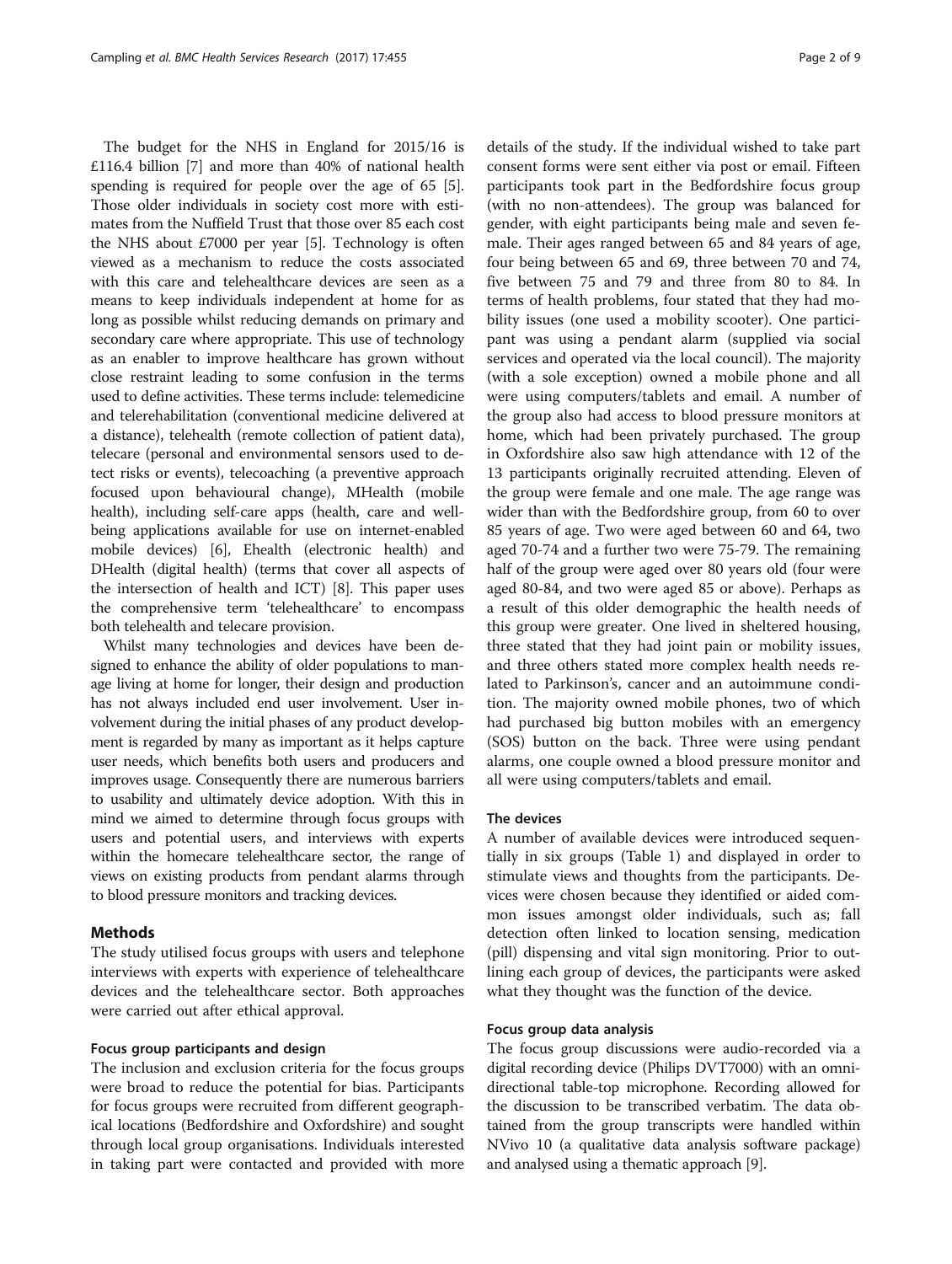#### <span id="page-3-0"></span>Table 1 Groups of devices used in the study

| Group 1: Telecare base units and associated sensors |                                                                                                                          |  |
|-----------------------------------------------------|--------------------------------------------------------------------------------------------------------------------------|--|
| Tynetec Reach                                       | Home base unit and sensor hub                                                                                            |  |
| Tunstall Lifeline Vi                                | Home base unit and sensor hub                                                                                            |  |
| Bogus caller/intruder<br>alarm                      | Door entry alarm                                                                                                         |  |
| Passive infra-red sensor                            | Room occupancy/motion sensor                                                                                             |  |
| Group 2: Pill dispensers                            |                                                                                                                          |  |
| Pivotell - Altec<br>169 MHz                         | Automated dosette box for dispensing<br>medication. Can relay data to home<br>base unit                                  |  |
| Group 3: Personal alarm types                       |                                                                                                                          |  |
| Alarm (basic) e.g.<br>Tunstall MyAmie, Amie+        | Wrist worn, pendant or brooch                                                                                            |  |
| Group 4: Falls monitor                              |                                                                                                                          |  |
| Tunstall                                            | Atmospheric pressure + accelerometer,<br>includes manual alarm                                                           |  |
| Group 5: Mobile alarms/GPS tracking devices         |                                                                                                                          |  |
| GeoCare                                             | Tracking device, alarms sent to designated<br>personal number(s), no falls detection                                     |  |
| MobileHelp                                          | Mobile personal alarm, no falls detection                                                                                |  |
| buddi                                               | Personal alarm, falls detection, GPS tracking<br>geofencing                                                              |  |
| Numera Libris                                       | Speakerphone to response centre, falls<br>detection, tracking                                                            |  |
|                                                     | Group 6 Telehealth/ measurement of physical functioning                                                                  |  |
| <b>BP</b> monitors                                  | Electronic blood pressure monitors with<br>digital displays                                                              |  |
| Pulse oximeter                                      | Finger-based probe connected to hand-<br>held monitor providing digital display of<br>heart rate and blood oxygen levels |  |
| Far thermometer                                     | Digital tympanic membrane thermometer                                                                                    |  |

#### The interviews

Preliminary findings from the user focus groups regarding their views on telehealth care devices indicated the need to map the supply chain of these devices. A comprehensive understanding of other stakeholder views was sought in order to help explain why there are disconnections in terms of what users want. As a result, individuals who represented supply chain groups in this area were targeted. The relevant sample groups were: professional bodies, user groups, regulators, providers, county councils, charitable bodies, manufacturers and distributors, research funders and organisations, and trade associations. Those in senior management roles, such as Chief Executives or equivalent were contacted wherever possible, as experts in their fields, who would be willing to speak on behalf of their respective

organisations. Suitable candidates were identified via extensive Internet searching and snowball sampling. Potential participants were invited to take part via email. To maintain anonymity those who participated have been placed into the sample groups outlined in Table 2.

#### Interview guide

Interviews were conducted using a semi-structured guide covering the following areas:

- What are your views regarding the current uptake of telecare/telehealth devices?
- What are the barriers to device uptake?
- What are your views regarding user involvement in device development?
- What are your views on access and supply of devices?
- How can device uptake be promoted in the future?

The interviews ranged in length from between 30 min to an hour and a quarter. In total 27 interviews were conducted with experts; individuals were no longer approached once theoretical saturation had been achieved in the respective sample groups. Data collection and analysis occurred simultaneously so as to test recurrent themes arising from the analysis (constant comparative analysis [\[10\]](#page-9-0)).

#### Interview data analysis

All the interviews were audio-recorded and transcribed verbatim. As with the data from the focus groups, the interview data were handled within NVivo 10 and analysed using a thematic approach [[9](#page-9-0)]. Thematic analysis was selected as the method of analysis for the interview and focus group data as it enabled patterns (themes and resulting categories) across the two data sets to be constantly compared and drawn together to describe the experience of end-users in relation to the usability of telehealthcare devices. The analysis was performed through coding in phases to view meaningful patterns across the data. The phases of analysis were: familiarisation

| Table 2 The interview sample groups |  |  |  |  |
|-------------------------------------|--|--|--|--|
|-------------------------------------|--|--|--|--|

| Sample group                                                                                       | Interviewees  |
|----------------------------------------------------------------------------------------------------|---------------|
| User groups                                                                                        | $\mathcal{P}$ |
| County Council related                                                                             | 4             |
| Research related organisations                                                                     | 7             |
| Private company specialists                                                                        | 4             |
| Manufacturers and/or distributors, including:<br>Telecommunications industry<br>Trade associations | 4             |
| Health related, including professional bodies                                                      | 6             |
| Total:                                                                                             | 27            |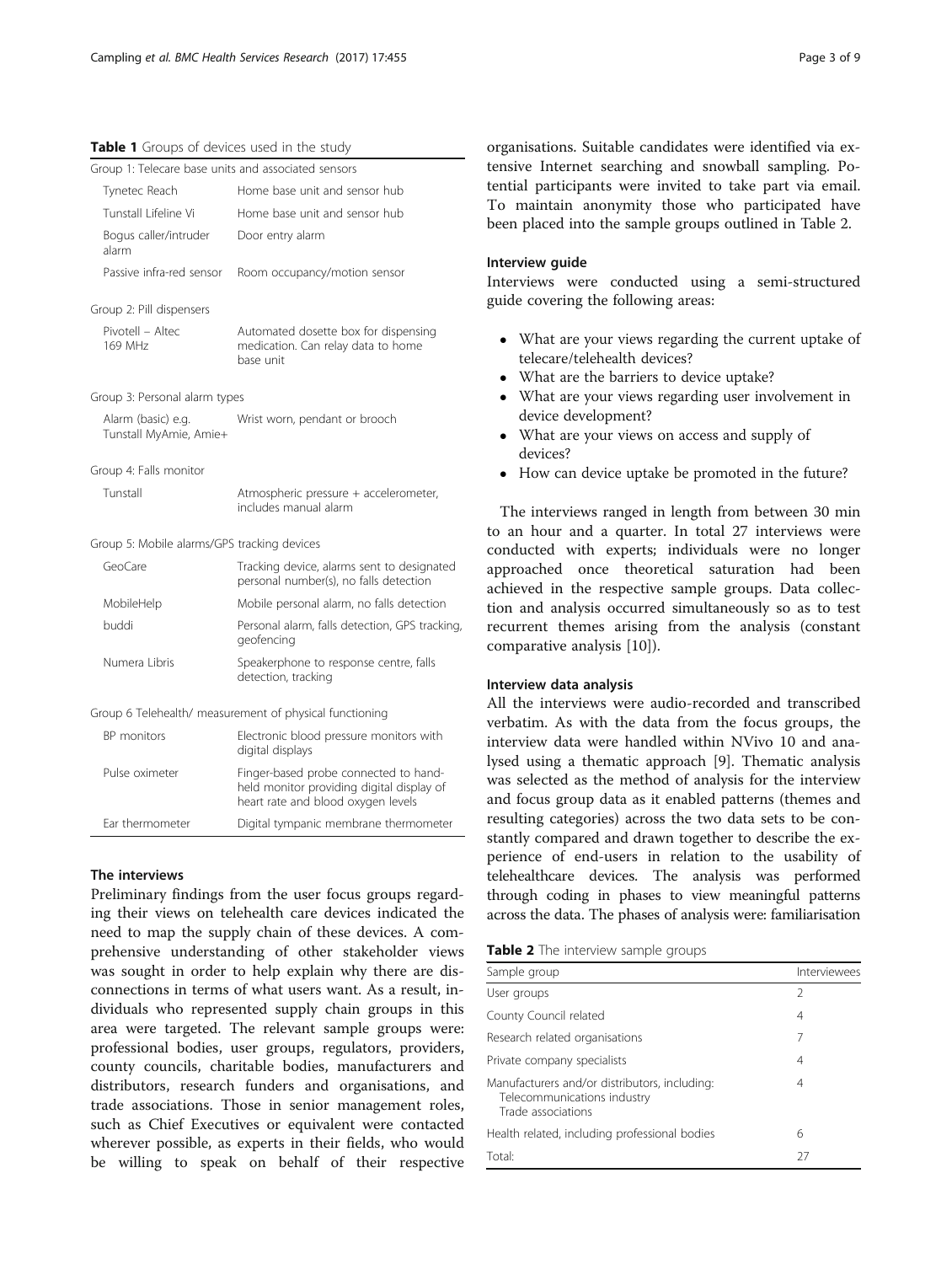with the data, generation of initial codes, searching for themes amongst codes, reviewing of themes, appropriately defining and naming themes, and writing up findings.

## Results

The findings from both the interview and focus group data displayed a wide range of user issues associated with telehealthcare devices. There were 22 thematic categories to emerge from the data, however this paper focuses on the two themes associated with design characteristics and the lack of focus on end-user needs.

#### Desirable device characteristics

The focus group participants and the expert interviewees addressed several factors relating to desirable device characteristics and these were viewed as essential to the uptake and ultimate usage of products.

#### Aesthetic appearance

For some, device aesthetics were clearly important particularly with wearable devices, "just because you're older doesn't mean you don't want to look nice" (Oxfordshire focus group participant). Some personal alarm users stated that they did not wear their devices because of the appearance of the device, but for others, this was not so important. One Bedfordshire focus group participant suspected that "there's a gender factor here", with the implication being that women may at times worry more about appearance than men. Nevertheless, the importance of device aesthetics was stated more strongly by the experts.

"I think it's predominantly aesthetics, I mean most of the equipment, with the exception of a few, is turned out in a sort of clinical white box type structure"

(Interviewee 015)

Thus, some of the devices were seen as "not particularly well designed, but I'm also talking about… the appeal, they're not very sexy" (Interviewee 007). The experts linked aesthetic issues to stigmatisation and ultimate non-usage:

…One of the issues is the ugliness of some telecare equipment. And this is a general issue for the market place responding to older people, as consumers to understand that they like anybody else would like to have something attractive in their home… What one tends to get is incredibly functional off-putting things, which have a big stigmatising label…

(Interviewee 006)

For the experts the key was well-designed technologies, which people wish to use, and prevent stigmatisation. It was important for them not to make assumptions about end-user views on attractive devices, and what would suit an individual and their home environment, but to provide a range of suitable choices.

…I think the technologies are still very clunky… There's nothing cool about them, and the choices. I've always taken the view that if your grandchild doesn't want it then I don't want it either… It all matters, and it's in their home. They don't actually want the appearance of their home to change… And that means more choices…

#### (Interviewee 001)

Another participant discussed the implications of poor aesthetics of pendant personal alarms, causing individuals to place the alarm under their clothes:

Interviewee 010: Even on a very practical level… you may aspire to use it, but the fact they've buried it under six layers means they're not going to be able to use it if they're on the floor.

NC: Is that related to stigma, burying it under layers?

Interviewee 010: I think it is, yeah… There was an element of, especially when it came with all these other ugly bits of equipment that ruined the look of their house… I think that was a bit of an issue for people… who like to be quite well turned out and the idea of it looking a bit jarring with the way they usually like to dress and present themselves…

The aesthetics of devices were viewed as increasingly important as the market "is moving towards a more commercial retail model. And I think those issues will become more important as the shift continues… Again, with the same kind of thought really as how to make these products, not cool that's the wrong word, but appear normal [laughs], mainstream" (Interviewee 017). Mainstreaming of technologies, like the activity monitors often referred to, through attractive aesthetics was viewed as essential.

#### Practicality and ease of use

All the study participants identified the need for good design of telehealthcare products. Good design elements were viewed as practicality, ease of use, efficiency, confidence inspiring and flexibility to adapt to changeable needs and an illness trajectory. The design of any device was required to inspire confidence in the following ways: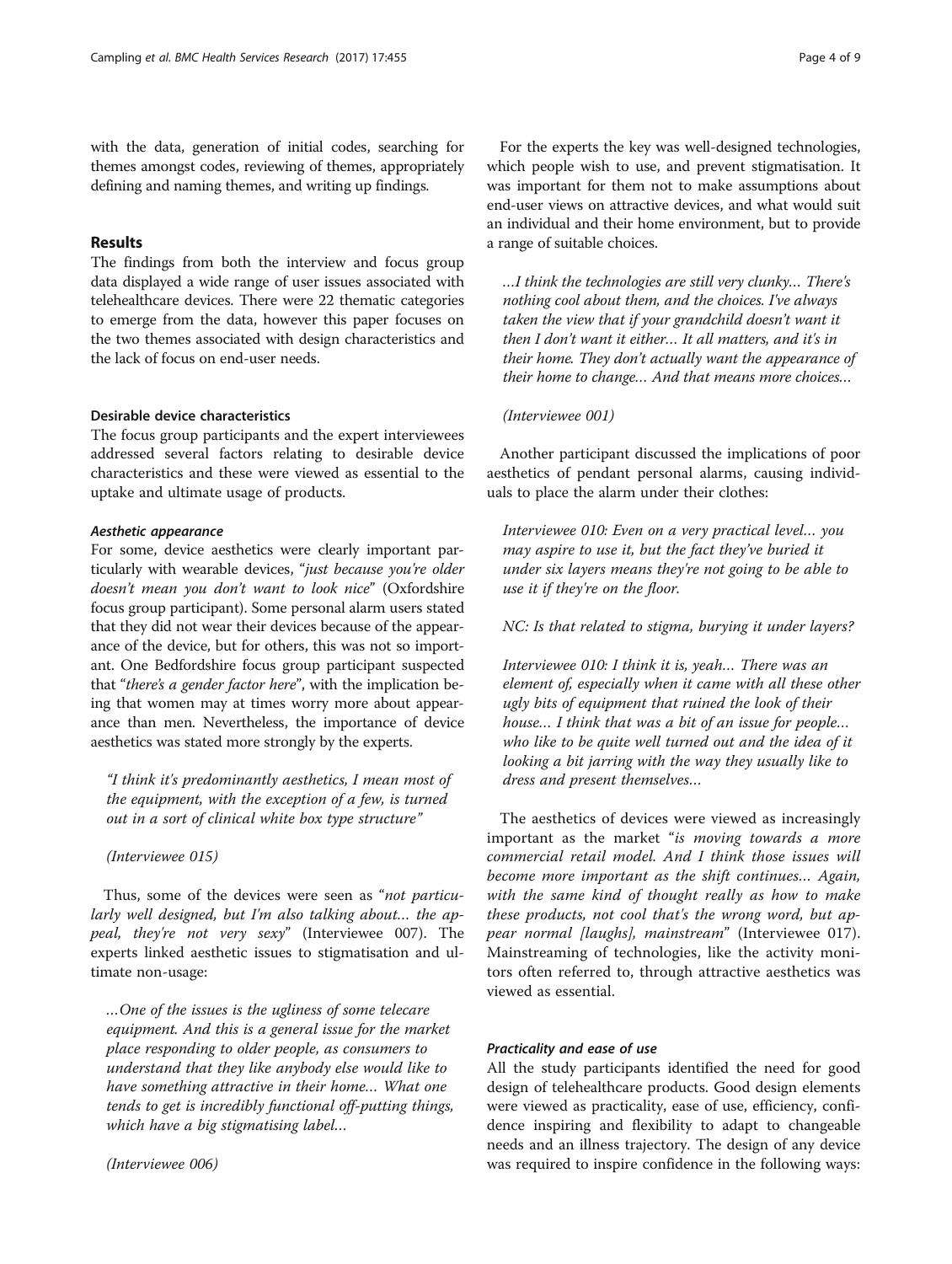…I think it's confidence that it will actually do what it says, what you want it to. I think it's confidence in understanding how it works, that you can use it. I think it's also confidence that you won't have someone come round and decry it…

#### (Interviewee 018)

Other "good design" elements included the importance of interoperability, with supportive platforms to enable flows of data. Ease of use was particularly important for the focus group participants, "I also think it's important that it's not technically too challenging for anybody who's older" (Bedfordshire focus group participant). Ease of use was also linked to intuitive technologies by the experts, which were perceived as well-designed products, which require minimal training to use:

…Intuitive (devices) that's the most important thing… Design is actually really important. You know there were plenty of tablet computers before the iPad, but they never took off did they? Once they produced one that actually worked and was easy to work everyone had one. And I think that's true of these types of devices…

(Interviewee 021)

The focus group participants contrasted ease of use as a concept to a general perception of device complexity. Many of the devices were seen as overly sophisticated:

…What's beginning to disturb me a little bit is that as these devices you're putting round, are getting more and more complex, sophisticated, and multifunctional, there must be an equal multiple in the number of false alarms that you get. My worry is with this GPS and interaction, with all sorts of other functions as well, you might end up with relatives dashing up and down the M1 to see somebody who is perfectly all right, and in Tesco, but you think they've fallen downstairs. I'm just a bit worried if we're not too careful… the scientists tend to get sort of carried away with their technology, and want to add more and more bells and whistles… That device (a mobile alarm, tracking device) worries me; I think you need at least a PhD in something or other before you master that one…

#### (Bedfordshire focus group participant)

The experts often cited examples of poor design, particularly with the telecare devices, and there was some criticism levelled at the manufacturing companies in this regard as "they sort of accept that it's being used and

that's enough" (Interviewee 004). For the focus group participants, the purpose of the respective devices available within the groups was not at all clear from their appearance, suggesting a lack of intuitive design.

The experts referred to examples of devices having to be have home adaptations "bricolage" to meet needs. This level of adaptation suggests that some devices are not meeting individual needs. One participant spoke of clients getting "really creative with Sugru<sup>1</sup> and all sorts of things" (Interviewee 018). For other devices that could not be successfully adapted/adjusted by the end-user the ultimate outcome was one of individuals asking for devices to be removed:

…You know if it's not working right, for example, the bed sensors if they're not working right straight away the customer says "take it out, I don't want it, I don't want it". We found a lot of the carers, family and relatives were saying "it's okay we'll adjust it, lets have a go". But no, the actual person using it didn't want it at all…

## (Interviewee 004)

The importance of focusing on end-user needs and requirements was a clear recurrent theme within the data.

## The lack of focus on end-user needs

The expert participants in the study identified the essential requirement of focussing on end-user needs. This was often not evident in the examples shown. Manufacturers and suppliers were perceived at times as offering equipment that met with their own management needs, or preconceptions, rather than that of the end-user. Moreover it was argued that the specific needs of older people were not being successfully met. This was seen as being caused by viewing them as a discrete group, resistant to technology, rather than focusing on developing appealing and intuitive products that work for individuals irrespective of age.

…We really do have to think in terms of a change in service paradigms to get away from the awful situation in which service providers are offering particular ranges of kit or equipment, and services that accord with their management needs, or accord with their particular preconceptions about how products should be designed and used to give them the data that they need, as opposed to actually thinking much more from the user or indeed the carer perspective, and thinking about what they need… One of the important things here is to escape from outside of the straightjacket of thinking that is around older people, and to think much, much more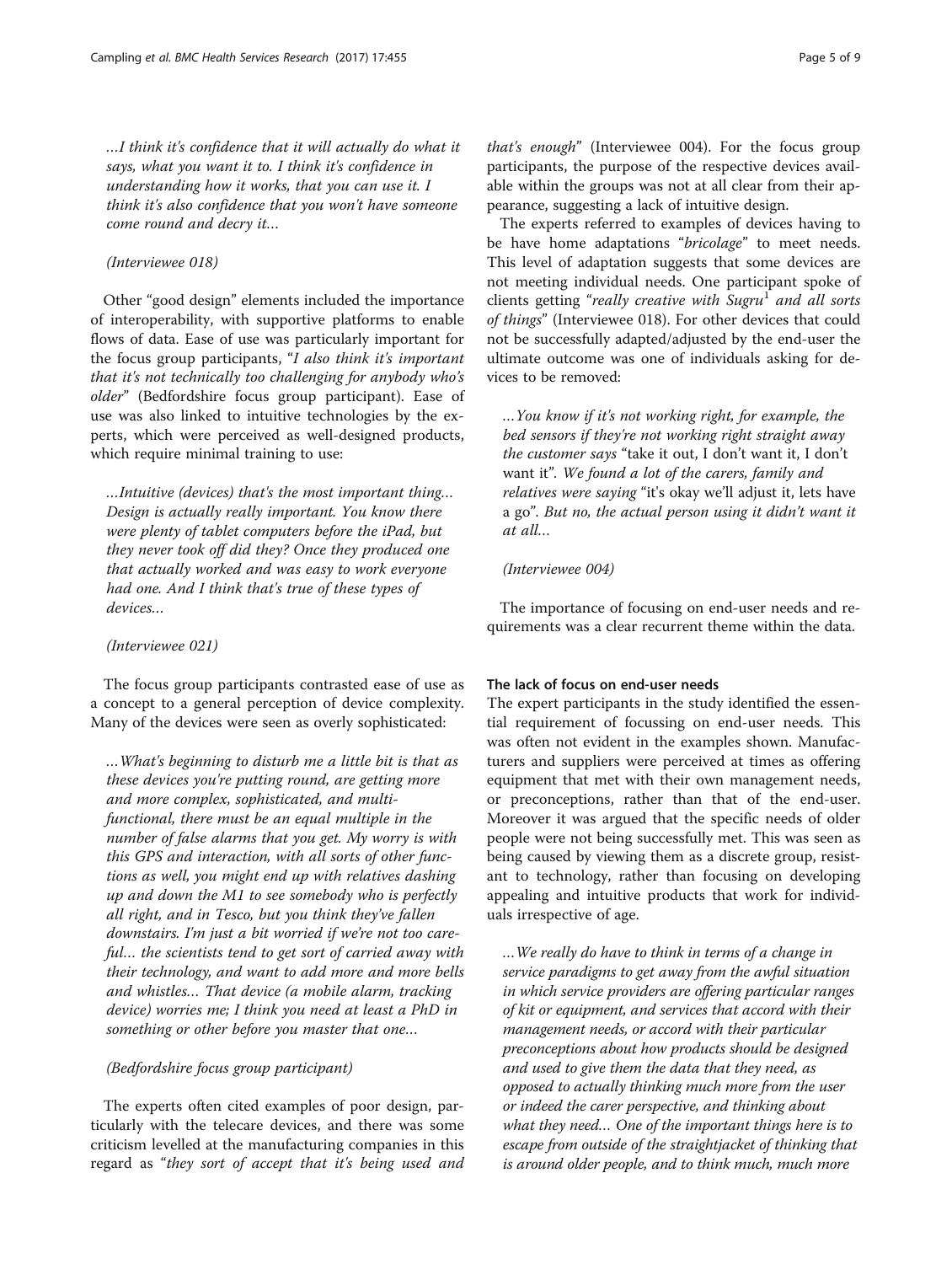widely in terms of what you, I, or indeed an 18 year old might want to help them manage their diabetes, or their lifestyles, or their health…

(Interviewee 008)

A County Council based participant went further by arguing that needs were not met as individuals are made to fit the equipment rather than the other way round:

…We're making the people fit the equipment that we can get, rather than having an issue for the service user and finding equipment to fit the user…

#### (Interviewee 020)

Others echoed this in the sample. One said "sometimes I think people have a great idea and then try and find a use for it, rather than understanding what is the problem". They have a "clever idea and then try and fit people into it" (Interviewee 018). This lack of devices to meet end-user needs and wants, was key in affecting uptake of devices.

…Taking a kind of a mauve coloured, or whatever it is that the colour of these NHS plastic boxes and giving it to someone for their telehealth or their telecare solution is the least likely way of succeeding in deploying something. You know, at least if it looked like something that people had designed with the manufacturer, and felt right then it might have a better chance of being actually adopted, used, and left on display in someone's front room…

#### (Interviewee 019)

The interview participants identified that current products and their supply were not successfully meeting end-user needs. They identified that assumptions were made about end-user requirements and their usage of technology, particularly assumptions about the use of technology by older people. In the words of one:

…The myth that we need to explode in this is citizens or patients resistance to technology… Most people are incredibly receptive and equally this nonsense that because you're 75 or 80 you can't use technology. There are some 75 year olds who cannot, and there are some 25 year olds who cannot, but it's not an age specific issue. It comes down to how your technology is designed, the look and feel of it, and more importantly the service model…

(Interviewee 025)

Another participant spoke of these barriers as "perceptions around people's ability to use technology" (Interviewee 014). This was associated with the need to provide "confidence to patients that the use of these technologies doesn't mean that it's taking away… contact when they need it, and care when they need it from their clinician, or carer, or whoever it might be" (Inteviewee 014). Furthermore, where products do exist to meet needs experts emphasised "the importance of getting it right first time in terms of taking time with the client, with the service user, and their family to ensure that they understand how to use the technology" (Interviewee 006).

In relation to the identification of unmet user needs the experts called for greater user feedback. One participant highlighted the shortcomings of telecare base units and personal alarms to this end:

…If you fall upstairs and your base unit is downstairs then that is just a complete and total waste of time. You know, people want to wear it (the personal alarm) in the garden… I think these things are incredibly challenging… But I think at least getting the user perception… having those discussions with people is a massively good start…

#### (Interviewee 013)

An interpretation was made that the telecare side of the market was a statutory one. Therefore the manufacturers and suppliers had a "*pretty captive*" market and were already selling their devices in sufficient volumes, so user-involvement in design and development was not sought (Interviewee 022).

Despite the inherent challenges, the vast majority of the expert sample saw the need for end-user involvement in design and development of products as key. It was viewed as imperative i.e. something that should be more of a "standard principle" within device design and development. Although many recognised that this was the way things should be done it was noted: "it's surprisingly often missed as a principle" (Interviewee 006). Others spoke of it not being performed and one said "you know these things are all being developed entirely in a vacuum, nobody ever asks anybody what they want" (Interviewee 013).

User-centred design was viewed as an imperative underlying principle for design and development. Its success was seen as generating products "people want rather than need" (Interviewee 012). It was recognised as making commercial sense, but as alluded to above (Interviewee 013), it was viewed as something that could be difficult to achieve. This was because of the underlying difficulties in explaining product concepts without prototypes and the need for continual iteration with users: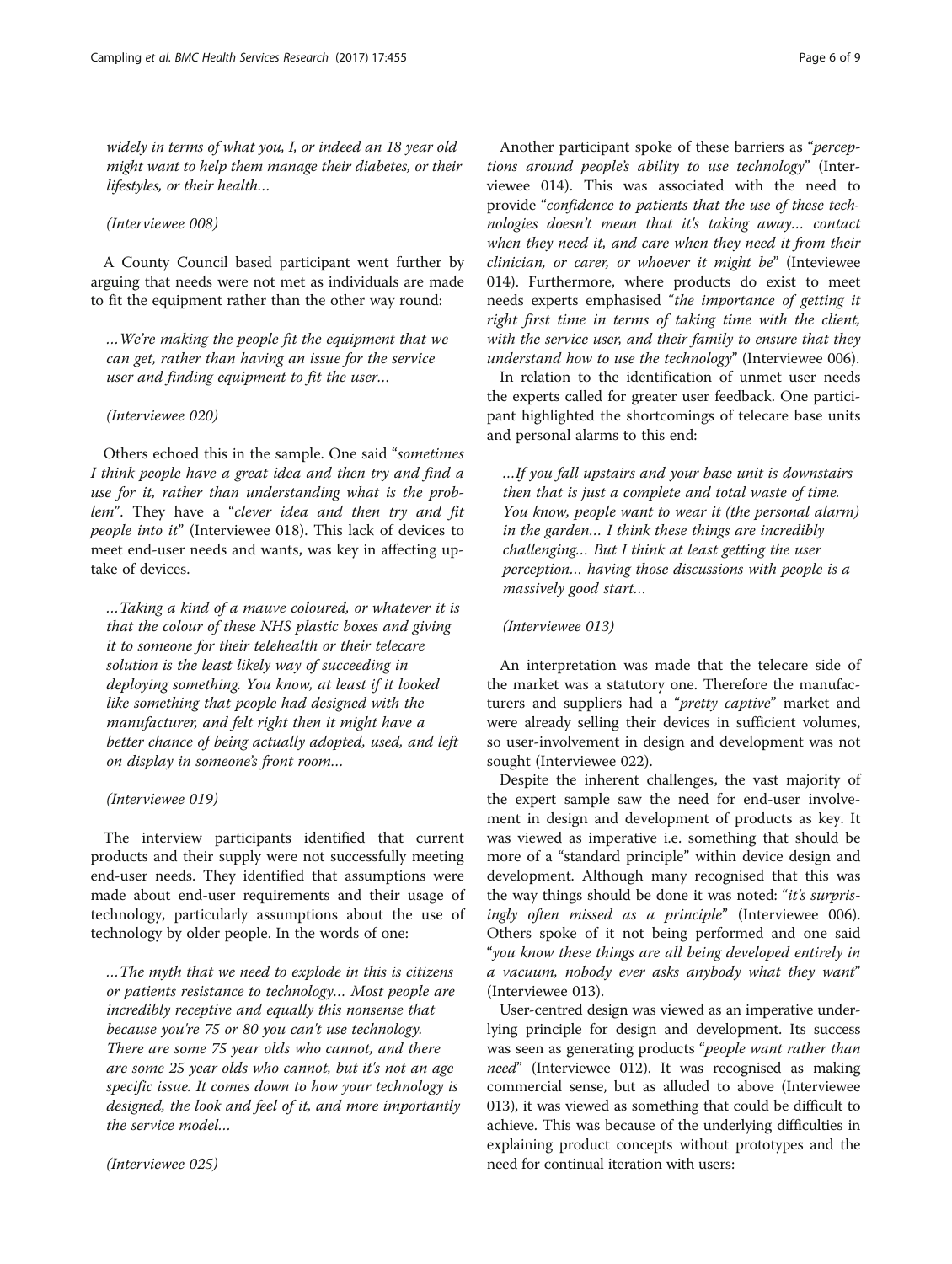…I'm a strong supporter of involving users because at the end nobody can know better than them what they are ready to accept… More and more there is this kind of approach to… try to involve the user from the very beginning. Now you know that in reality that these kind of users you cannot just put them in front of a blank sheet and say "what would you like?" So fundamentally you have to develop prototypes, you need to have more caps in such a way that they can really express their opinion of something which is tangible that they can try and use… I think the development of products has to be an iterative process, which you try your first prototype, you get a feedback from the users, you improve it, and so on and so on…

#### (Interviewee 007)

The need to specifically involve end-users, rather than professional users such as clinicians was also discussed. As one participant stated:

…There has to be end-users involved because one of the problems there is, of course, is you can come up with an absolutely fantastic idea that the clinician really likes or loves to use in the clinic, but it's that interface… The interface that goes on with the enduser has to be correct…

#### (Interviewee 024)

We also found considerable mistrust between various parties. This mistrust was not just directed at manufacturers and suppliers by user groups, county councils, research organisations and health focussed individuals but could be heard in all directions between the groups.

…The main issue revolves around a very high degree of distrust between the various players. So player group one is the provider, which is generally NHS, though it should be local authority and is more and more becoming local authority. Group two are the clinicians. And group three are the actual patients. And of course all of those have to trust the supplier, but actually none of them do [laughs]… What we need is consensual collaborative solutions, not adversarial solutions…

#### (Interviewee 023)

Careful consideration was also called for of who were the real end-users. There was discord over whether the users of a respective device were the formal or informal carers or professional users. A research based participant said: "I mean I've heard manufacturers say this has tested really well with the users, and then when you drill down in to what they mean by users they mean carers. They don't mean the end-user" (Interviewee 010). Therefore, consideration of the respective users of a particular device and its systems required mapping so as to successfully involve all users:

…I think an awful lot of technology that is out there at the moment has really not gone through proper user involvement in terms of design. And were it to, I think people would have to sit back and say "well, who are all the users in this system?" …Everybody that comes through my door I say the first question is, "who isn't this designed for?" And none of them can answer it…

(Interviewee 012)

# **Discussion**

Digitisation of health systems should result in better health, better healthcare and lower cost [\[11\]](#page-9-0) as exemplified by wearable technologies. In the view of the NHS England's Medical Director this should enable better prediction, allowing earlier medical intervention and preventing unnecessary hospital admissions. But these systems and devices cannot be imposed on individuals. Usability requires that systems and device characteristics must include ease of use, intuitive design, and interoperability through to issues of aesthetics.

Problems with device usability were shown previously [[12\]](#page-9-0) in a study which tracked devices installed in the homes of individuals aged 60-98 over a 2 years period and found few met few participants' needs. Some had been abandoned, a few deliberately disabled whilst others had been pragmatically customised by carers. Personal alarms are a classic example of poor usage and in our study, only one of the four personal alarm users wore her pendant all the time. This corresponds with a survey of personal alarm users in North East Scotland [[13\]](#page-9-0), where almost two-thirds of the respondents had never used it to summon help and most had never wanted to use it. Moreover, a significant minority (11%) had found themselves without their pendant when it was needed, this was because nearly one-third of the study cohort wore their alarm only some of the time, very occasionally or not all.

From a user perspective, our study revealed that the devices were not meeting the needs of end-users. Many devices were not aesthetically pleasing, non-intuitive and the majority of the focus group participants failed to recognise the purpose of the devices from their appearance alone. Of course, there are limitations to our study mainly associated with sample size. The small sample size for end-users (focus group participants) was an issue. However the focus groups themselves were relatively large to account for non-attendance in the older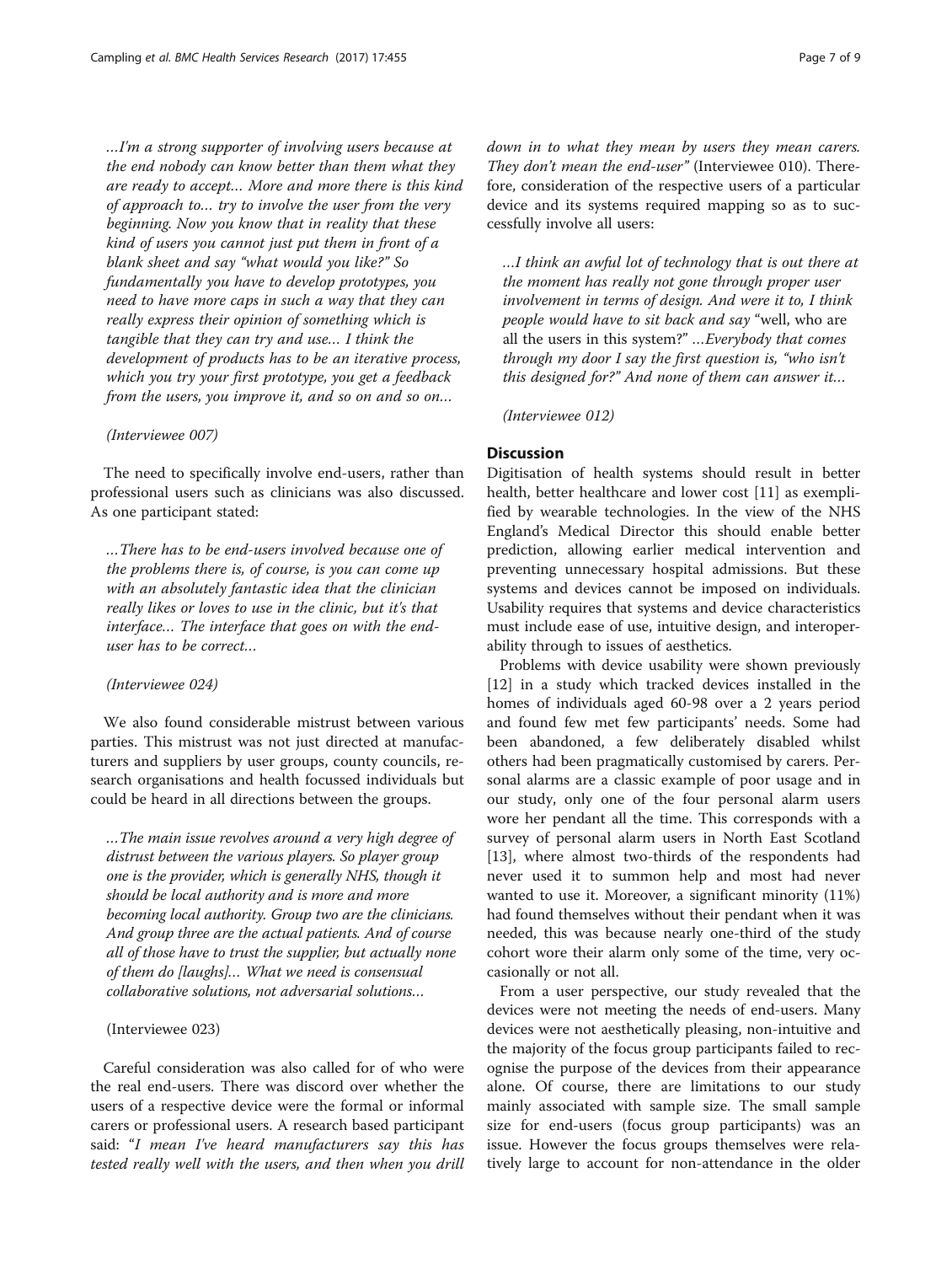population, but only one participant did not attend on the day. Increasing the number within a focus group can improve the opportunities for obtaining a representative view to aid transferability of findings, but equally it may limit the active contribution of some participants. Whilst holding groups at different geographic locations assisted extrapolations from our findings, along with data from national experts, the small sample size of our study limits our ability to generalise. So too does the gender imbalance of one of the focus groups. Additionally, the fact that the focus groups participants were self-selecting may also limit the implications of our findings. Nevertheless our data demonstrates that without end-user involvement in device development there is likely to be poor uptake and usability.

These views must be addressed given the recognition placed by the literature and standard bodies that user involvement in the design and development process offers many benefits including safer and more usable devices [[14\]](#page-9-0). More specifically to telecare alone, in a market analysis undertaken by Inventya [\[15\]](#page-9-0) only 20% of the manufacturers engaged end-users themselves in the research and development phase of product development. Our experts highlighted the view that often people were made to adapt to the equipment rather than tailoring the system to their needs. Similarly a previous interviewbased study [\[14](#page-9-0)] with 11 medical device manufacturers, revealed that the manufacturers were hesitant to involve users with the design and development process because of: perceived barriers to obtaining ethical approval; the speed at which such activity may be carried out; the belief that there is no need given the "all knowing" nature of senior health care staff and clinical champions; and a belief that effective results are achievable by consulting a minimal number of champions.

#### Conclusions

Good design should intuitively inform users, and reflect what users need it to accomplish and in what context and setting devices are used [\[16](#page-9-0)]. Unfortunately, healthcare needs can be difficult to grasp and acknowledge both by the individuals themselves (as the focus group participants recognised) and by care professionals. Needs are highly individual and can change rapidly in the context of long-term conditions.

Our study outcome, showing a lack of user-centred design within telehealthcare product development is disappointing. If the recommendations about device systems being designed with the input of end-users [\[11\]](#page-9-0) are to be achieved then the transfer of robust data between designers and older people is needed despite widely differing views about the understanding of appropriate products [[17](#page-9-0)]. In addition end-users must be successfully identified rather than "proxy" users such as carers or professional

users as the data clearly demonstrated that these other "proxy" users may have very different views, priorities and needs to the ultimate end-user. This is a finding that has been mirrored by other researchers in the area.

Moreover, if end-user needs are to be successfully met and user involvement addressed, the existing market focus needs to be challenged. Interviewees argued that the market was supplier rather than end-user driven, with manufacturers and suppliers dictating both the products and their supply. This has been found by other researchers who argue that there is a poor understanding of user needs with respect to telecare technologies, partly because the industry tends to be dominated by suppliers that are providing a technology-push rather than a demand-pull approach. In order to challenge this, the focus within the market must be reframed, so as to create a future marketplace that is driven by end-user needs.

#### **Endnotes**

<sup>1</sup>A mouldable glue that turns to rubber

#### Abbreviations

Dhealth: Digital health; Ehealth: Electronic health; ICT: Information and Communication Technology; MHealth: Mobile health; NHS: National Health Service

#### Acknowledgements

We would like to thank the participants who contributed to this study.

#### Funding

This work was part of the MoPAct (Mobilising the Potential of Active Ageing in Europe) study and was funded by the European Commission under the Framework 7 Programme.

#### Availability of data and materials

Further information on the data can be obtained by contacting either the first or last authors.

#### Authors' contributions

NC planned and undertook the interviews and analysed the study data. NC, RA, DP and PK helped in the selection of the devices and running the focus groups. RA and NC wrote the paper. All authors read and approved the final manuscript.

#### Competing interests

The authors declare that they have no competing interests.

## Consent for publication

Not applicable.

#### Ethics approval and consent to participate

The study received ethical approval from Cranfield University Health Research Ethics Committee (32.13) and Anglia Ruskin University when the research grant transferred. A one page summary of the study was also sent to Integrated Research Applications Systems (IRAS) for advice and the local NHS research ethics committee who stated that the study did not require NHS approval. Consent was given in writing; through the completion of consent forms for users/potential users of devices to take part in a focus group or a written agreement (via email) to an invitation to participate in interview for supply chain experts and then verbal consent to be audio-recorded.

#### Publisher's Note

Springer Nature remains neutral with regard to jurisdictional claims in published maps and institutional affiliations.